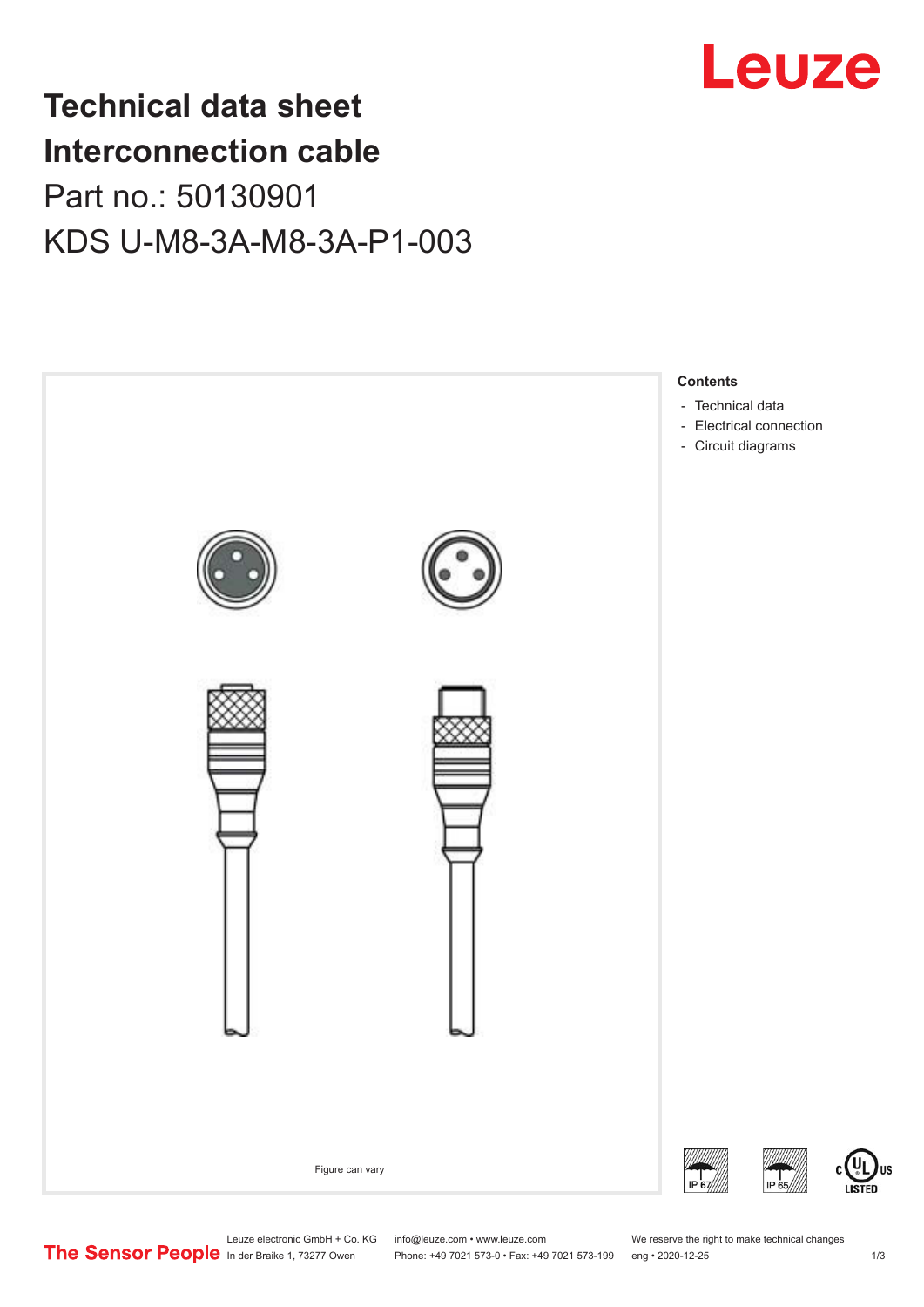## <span id="page-1-0"></span>**Technical data**

#### **Connection**

| <b>Connection 1</b>                                    |                                                                                                                                                                                                                                |
|--------------------------------------------------------|--------------------------------------------------------------------------------------------------------------------------------------------------------------------------------------------------------------------------------|
| <b>Type of connection</b>                              | Connector                                                                                                                                                                                                                      |
| <b>Thread size</b>                                     | M <sub>8</sub>                                                                                                                                                                                                                 |
| <b>Type</b>                                            | Female                                                                                                                                                                                                                         |
| No. of pins                                            | 3-pin                                                                                                                                                                                                                          |
| Version                                                | Axial                                                                                                                                                                                                                          |
|                                                        |                                                                                                                                                                                                                                |
| <b>Connection 2</b>                                    |                                                                                                                                                                                                                                |
| <b>Type of connection</b>                              | Connector                                                                                                                                                                                                                      |
| <b>Thread size</b>                                     | M <sub>8</sub>                                                                                                                                                                                                                 |
| <b>Type</b>                                            | Male                                                                                                                                                                                                                           |
| No. of pins                                            | 3 -pin                                                                                                                                                                                                                         |
| Version                                                | Axial                                                                                                                                                                                                                          |
|                                                        |                                                                                                                                                                                                                                |
| <b>Cable properties</b><br><b>Number of conductors</b> | 3 Piece(s)                                                                                                                                                                                                                     |
| Wire cross section                                     | $0.25$ mm <sup>2</sup>                                                                                                                                                                                                         |
| <b>AWG</b>                                             | 24                                                                                                                                                                                                                             |
| Sheathing color                                        | <b>Black</b>                                                                                                                                                                                                                   |
| Shielded                                               | <b>No</b>                                                                                                                                                                                                                      |
| Silicone-free                                          | Yes                                                                                                                                                                                                                            |
|                                                        | Interconnection cable                                                                                                                                                                                                          |
| Cable design                                           | $4.3 \text{ mm}$                                                                                                                                                                                                               |
| Cable diameter (external)                              |                                                                                                                                                                                                                                |
| Cable length                                           | 300 mm                                                                                                                                                                                                                         |
| <b>Sheathing material</b>                              | <b>PUR</b>                                                                                                                                                                                                                     |
| <b>Wire insulation</b>                                 | <b>PUR</b>                                                                                                                                                                                                                     |
| <b>Traverse rate</b>                                   | Max. 3.3 m/s with horiz. traverse path of<br>5m and and max acceleration of 5m/s <sup>2</sup>                                                                                                                                  |
| Suitability for drag chains                            | Yes                                                                                                                                                                                                                            |
| Properties of the outer sheathing                      | Free of CFC, cadmium, silicone, halogen<br>and lead, matt, low-adhesion, abrasion-<br>resistant, easily machine-processable                                                                                                    |
| Resistance of the outer sheathing                      | Hydrolysis and microbe resistant, good<br>oil, gasoline and chemical resistance in<br>accordance with VDE 0472 part 803 test<br>B. flame retardant in accordance with UL<br>1581 VW1 / CSA FT1 / IEC 60332-1.<br>IEC 60332-2-2 |
| <b>Torsion suitability</b>                             | ±180° / m (max. 2 mio. cycles with 35<br>cycles / min)                                                                                                                                                                         |

## **Leuze**

### **Mechanical data**

| <b>Width across flats</b>                                       | $9 \text{ mm}$           |
|-----------------------------------------------------------------|--------------------------|
| Net weight                                                      | 16 a                     |
| <b>Bending cycles</b>                                           | 5,000,000 Piece(s)       |
| Bending radius, flexible laying, min.                           | Min. 10 x cable diameter |
| Bending radius, stationary laying, min. Min. 5 x cable diameter |                          |

#### **Environmental data**

| Ambient temperature, operation,<br>flexible use   | $-2580 °C$ |
|---------------------------------------------------|------------|
| Ambient temperature, operation,<br>stationary use | $-4080 °C$ |
| <b>Certifications</b>                             |            |
| Degree of protection                              | IP 65      |

| IP 65   |
|---------|
| IP 67   |
| c UL US |
|         |

#### **Classification**

| <b>Customs tariff number</b> | 85444290 |  |
|------------------------------|----------|--|
| eCl@ss 5.1.4                 | 27279201 |  |
| eCl@ss 8.0                   | 27279218 |  |
| eCl@ss 9.0                   | 27060311 |  |
| eCl@ss 10.0                  | 27060311 |  |
| eCl@ss 11.0                  | 27060311 |  |
| <b>ETIM 5.0</b>              | EC001855 |  |
| <b>ETIM 6.0</b>              | EC001855 |  |
| <b>ETIM 7.0</b>              | EC001855 |  |

## **Electrical connection**

### **Connection 1**

| Type of connection | Connector      |
|--------------------|----------------|
| <b>Thread size</b> | M <sub>8</sub> |
| <b>Type</b>        | Female         |
| No. of pins        | $3 - pin$      |
| Version            | Axial          |

### **Connection 2**

| Type of connection | Connector |
|--------------------|-----------|
| <b>Thread size</b> | M8        |
| <b>Type</b>        | Male      |
| No. of pins        | $3 - pin$ |
| Version            | Axial     |
|                    |           |